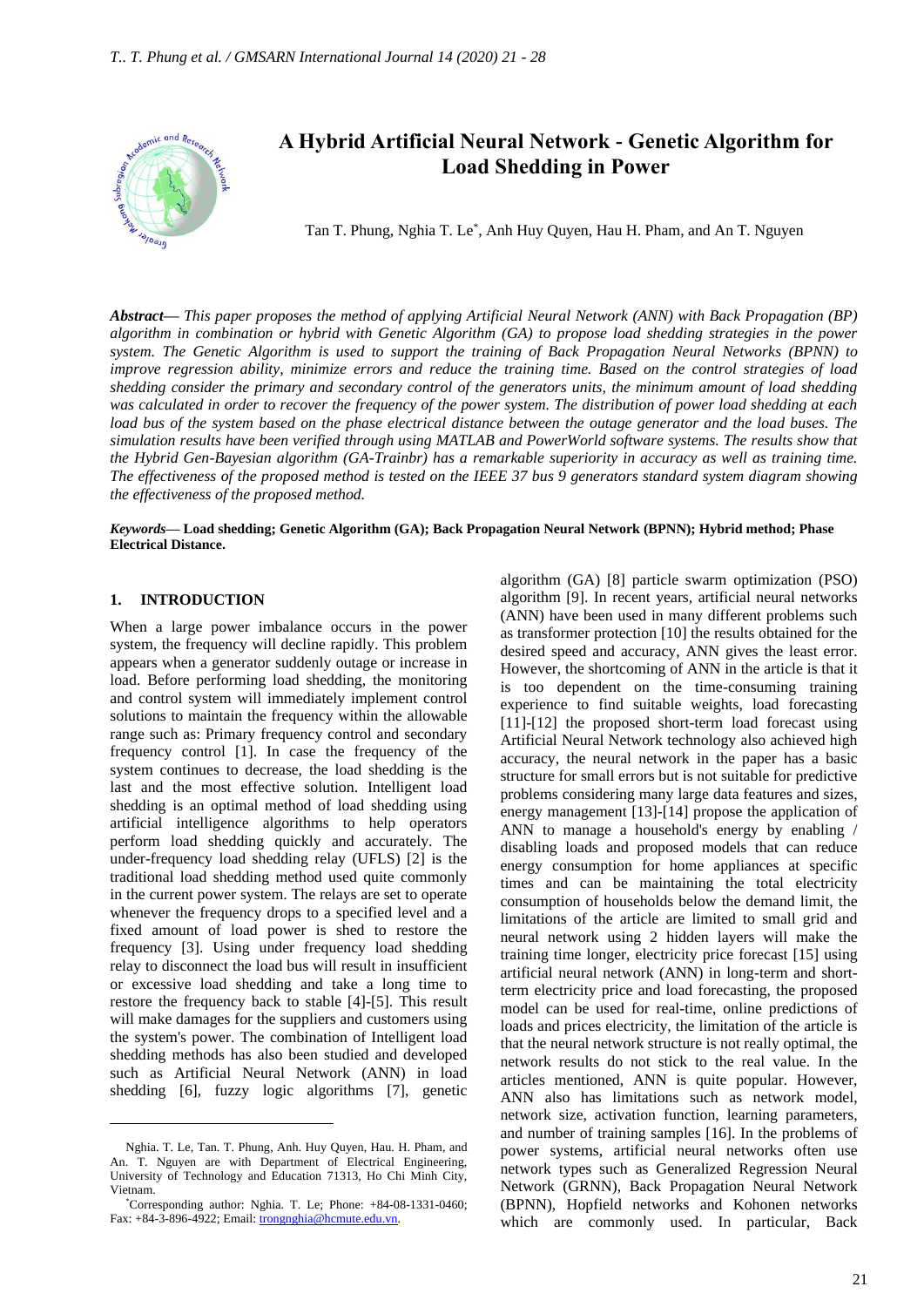Propagation Neural Network (BPNN) is an algorithm that is used effectively to optimize training of Artificial Neural Networks (ANNs). However, the BPNN algorithm has two main disadvantages: low convergence speed and instability. In order to solve the above limits, the Genetic Algorithms (GA) is one of the suitable techniques to overcome.

This paper presents a load shedding method using artificial neural network (ANN) with Back Propagation Neural Network (BPNN) algorithm combine Genetic Algorithms (GA) to support the proposed load shedding strategies for operators' power system of power companies quickly and accurately. The Genetic algorithms (GA) are used to support the training of Artificial Neural Networks (ANNs) to improve the regression ability, minimize errors and reduce training time. Control strategies for load shedding take into account the primary control and secondary control of the generators units to minimize the amount of power load shedding. The phase electrical distance between the outage generator and load buses supports to distribution the amount of load shedding at each load bus. The closer the load bus is to the outage generator position, the greater the amount of power load shedding at that bus. The effectiveness of the proposed load shedding strategy was demonstrated through the test on the IEEE 37 bus – 9 generators system showed the effectiveness of the proposed method.

#### **2. METHODOLOGY**

#### *2.1 The power system frequency responds*

The response of the load to the frequency difference is represented by the following formula [17]:

$$
\Delta P_e = \Delta P_L + D \Delta \omega
$$
 (1)  
\n
$$
\Delta P_e = \Delta P_L + D \Delta \omega
$$
 (2)

where  $\Delta P$ <sub>*L*</sub> is the load component does not depend on frequency, eg heat load, lighting, ...;  $D\Delta\varpi$  is the change in load depends on the change of frequency, eg, motors, pumps, etc;  $\Delta P_e$  is the deviation of power change;  $\Delta \omega_r$  is the deviation of angle speed change; D is the percentage change in load with percentage of change in frequency varies, D is from  $1 \div 2\%$ .

For the power system has multiple generators with independent governors, the frequency deviation in steady state when the load change is calculated according to the following formula [1].

$$
\Delta f = \frac{-\Delta P_L}{\frac{1}{R_1} + \frac{1}{R_2} \dots + \frac{1}{R_n} + D}
$$
 (2)

or

$$
\Delta f = \frac{-\Delta P_L}{\frac{1}{R_{eq}} + D} \tag{3}
$$

where, *Req* is the modulation coefficient of the equivalent

governor of the whole power system.

$$
R_{eq} = \frac{1}{\frac{1}{R_1} + \frac{1}{R_2} + \dots + \frac{1}{R_n}}
$$
(4)

Set  $1 \cdot R$ <sup>-1</sup> *eq*  $\beta = \frac{1}{R_{eq}} + D$  $\begin{pmatrix} 1 & - \end{pmatrix}^{-1}$  $=\left(\frac{1}{R_{eq}}+D\right)$  is the general frequency response

characteristic of power system. It includes the adjustment characteristics of turbine mechanical power and load. From formula (2), obtain:

$$
\Delta f = -\Delta P_L \cdot \beta \tag{5}
$$

The effects of the governor speed droop and the frequency of load on the net frequency change are shown in Fig. 1 [18].



**Fig.1. Synthesized frequency response of the power system.**

#### *2.2 Calculate the minimum load shedding power considering primary and secondary controls*

Primary frequency control is an instantaneous adjustment process performed by a large number of generators with a turbine power control unit according to the frequency variation.



**Fig. 2. The relationship between frequency deviation and output power deviation.**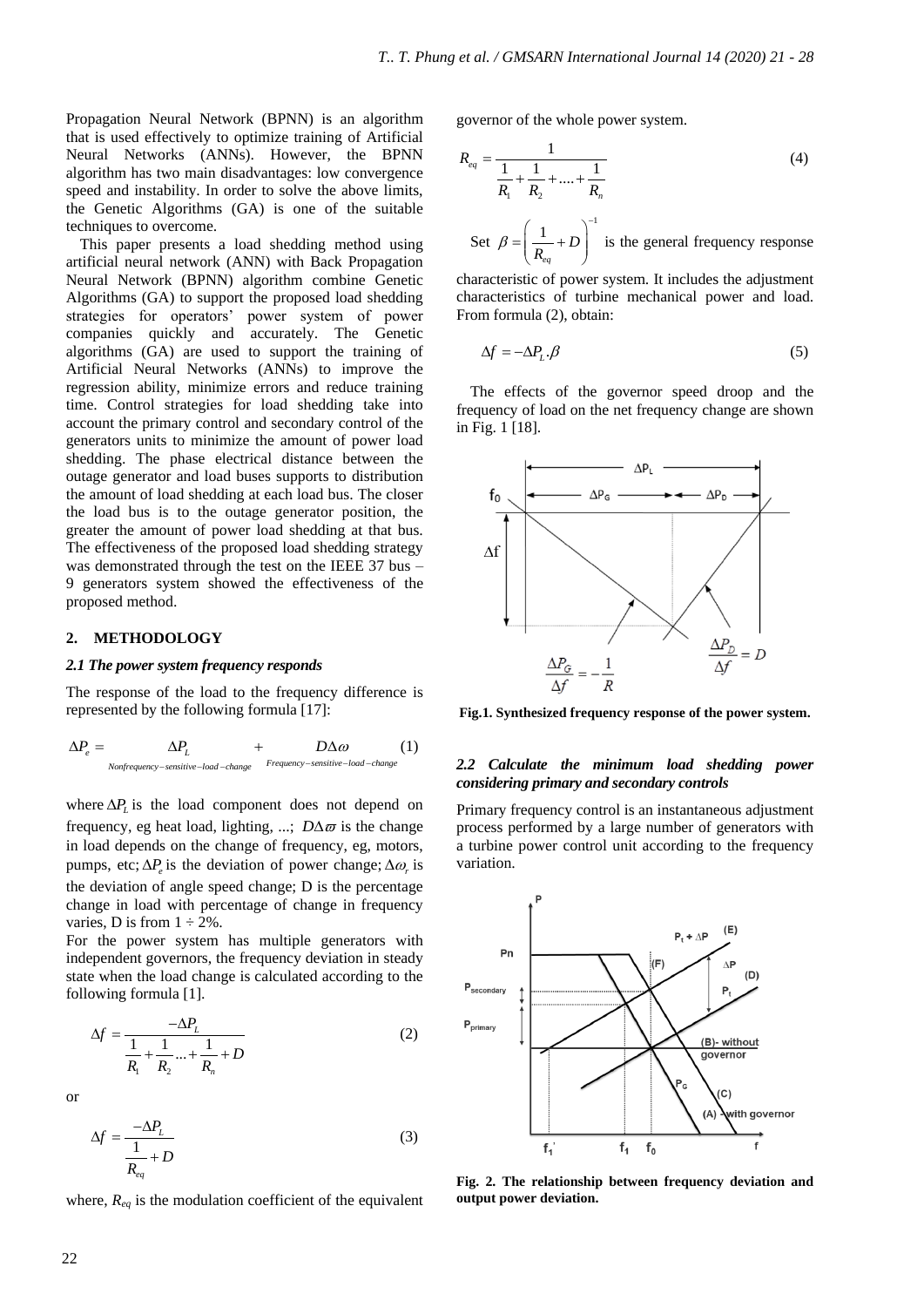Secondary frequency control is the subsequent adjustment of primary frequency control achieved through the AGC's effect (Automatic Generation Control) on a number of units specifically designed to restore the frequency back to its nominal value or otherwise, the frequency-adjusting effects are independent of the governor's response called the secondary frequency control. The process of the primary and secondary frequency control was shown in Fig. 2 [1].

In the case of the power deficiency or imbalance between the source and the load causing the frequency difference, the frequency control will be implemented in the following order: primary control, secondary control. When the reserved power is used for secondary control and the frequency has not been restored to the permitted value, the load will be shed. Thus, from formula (5), the relationship between the permissible change in frequency, the amount of secondary control power and the minimum load shedding power  $P_{LSmin}$  is calculated according to the proposed formula below:

$$
\Delta f_p = -\beta \left[ \Delta P_L - (\Delta P_{\text{secondary control}} + P_{LS \min}) \right]
$$
 (6)

In this case, if  $(\Delta P_{\text{Secondary control}} + \Delta P_{LS \min}) < \Delta P_{\text{Secondary}}$ max, then ∆PLSmin=0, otherwise the minimum power load shedding is calculated by the formula below:

$$
P_{LS \min} = \Delta P_L - \left(\frac{-\Delta f_p}{\beta}\right) - \Delta P_{\text{secondary Max}}
$$
 (7)

where  $\Delta f_p$  is the permissible change in frequency (pu); PLSmin is the minimum amount of power required to shed (pu); ∆PSecondary control is the amount of secondary control power addition to the system.

#### *2.3 Load Shedding Distribution*

The phase electrical distance between the outage generator and load buses is calculated using the proposed process in [19], which is performed as follows:

• Calculate the Jacobian matrix from the power flow distribution according to Newton Raphson, and from

there obtain the sub matrix J1 with  $J_1 = \left[\frac{\partial P}{\partial \delta}\right]$ .  $=\left[\frac{\partial P}{\partial \delta}\right]$ 

• Inverse matrix J1, 
$$
J^{-1} = \left[\frac{\partial P}{\partial \delta}\right]^{-1}
$$
.

• Calculate the phase electrical distance between two bus *i* and *j* according to the formula:

$$
S_p(i, j) = \frac{\partial \delta_i}{\partial P_i} + \frac{\partial \delta_j}{\partial P_j} - \frac{\partial \delta_i}{\partial P_j} - \frac{\partial \delta_j}{\partial P_i}
$$
(8)

The general formula calculates the load shedding distribution at nodes according to the phase electrical distance:

$$
P_{LSi} = \frac{S_{P,eq}}{S_{P,mi}} P_{LS \min} \tag{9}
$$

where: m is the number of generator bus; i is the number of load bus; PLSi is the amount of load shedding power for

the *i* bus (MW); *PLSmin* is the minimum amount of load shedding power to the restore of frequency back to the allowable value (MW); *SP,mi* is the phase electrical distance of the load to the m outage generator; *SP,eq* is the equivalent phase electrical distance of all load buses and generator.

# **3. HYBRID ALGORITHM BETWEEN GENETICS AND BACK PROPAGATION IN ANN**

#### *3.1 Backpropagation neural network (BPNN)*

Currently, there are many different ANN training methods, in which Back Propagation Neural Networks (BPNN) are used in research areas such as: sample recognition, data prediction, fault identification, image processing and many other areas. BPNN is a multi-layer neural network model based on Supervised Learning method. It has characteristics such as good learning themselves, powerful self-adaptation and generalization [20].



**Fig. 3. The structure of Back Propagation Neural Networks (BPNN).**

Back propagation used artificial neural networks to calculate a Gradient that is needed in the calculation of the weights to be used in the network. However, the BP algorithm has two main disadvantages: low convergence speed and instability. Those limitations are due to Gradient descent with backpropagation is not guaranteed to find the global minimum of the error function, not only a local minimum; but also, it has trouble crossing plateaus in the error function landscape [21]. However, to solve this problem, Genetic Algorithms are one of the best optimal search techniques to solve the problems above, it allows searching for optimal solutions on large spaces.

#### *3.2 Genetic Algorithms (GA)*

The basic principle of genetic algorithm is to simulate natural selection process to solve optimization problems based on Darwin's Theory of Evolution. The genetic algorithm repetitively modifies a population of individual solutions. At each step, the genetic algorithm selects the best individuals at random from the current population to be parents and uses them to produce the children for the next generation. Over generations, the population "evolves" toward an optimal solution. Genetic algorithm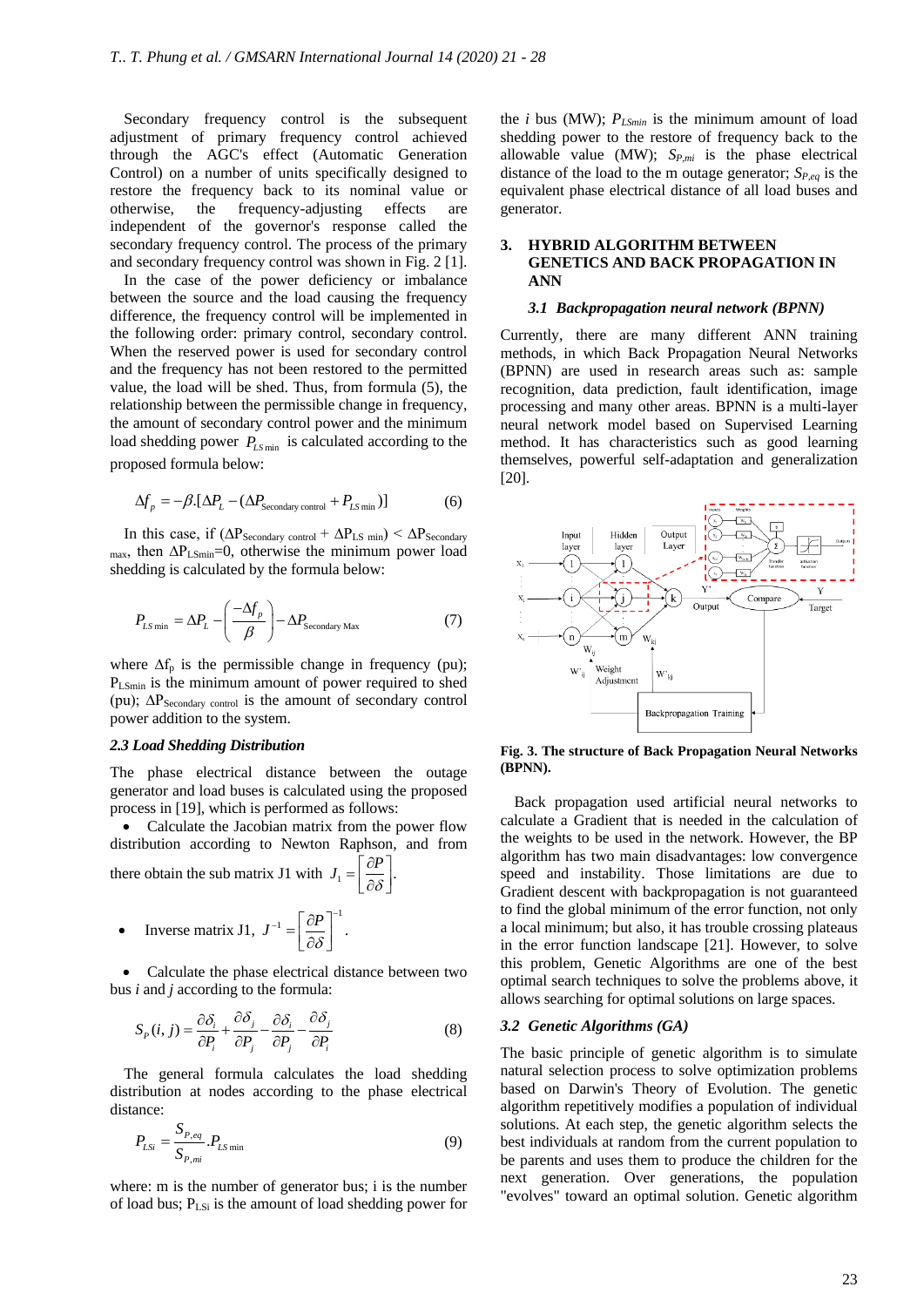is applied to solve a variety of optimization problems that are not well suited for standard optimization algorithms, including problems in which the discontinuous fitness function, no differentiable, stochastic, or highly nonlinear. The genetic algorithm uses three main types of rules at each step to create the next generation from the current population.

- Selection rules individuals, select the best individual pair for creating next generation.
- Crossover rules combine the genetic information from two parents to form children for the next generation.
- Mutation rules, apply random changes to each parent to form the next generation.

#### *3.3 Hybrid genetic algorithm-neural network*

Back Propagation adjusts the weights in descending the error function and it just needs some basic information. However, back propagation also has drawbacks such as adjusting complex error functions so it often traps in local minima. It is very inefficient in searching for global minimum of the search space makes the training time longer. GA is parallel random optimization algorithms. Compared to BP, GA is more qualified for neural networks when we consider to search for global. On the other hand, the limitation of GA is the long processing time, mainly due to the random initialization of the population and the use of search mechanisms [22]. From the above analysis, it is easy to get the complementarity between BP and GA.

This section presents a solution for optimizing BPNN by using GA to find the associated weights in the neural network structure to reduce or avoid local minimum errors then use the back-propagation algorithm to train the neural network with the weights found to ensure convergence and achieve the optimal level. Fig. 4 shows the application of the Hybrid Genetic Algorithm – Back Propagation Neural Networks (GA-BPNN) in online and offline models in the power system.



**Fig. 4. The offline and online processes of the load shedding using the hybrid GA – BPNN.**

ANN will receive the data which collects from simulation the outage generator with different load levels to create a prediction system. This system incorporates in load shedding strategies which are according to the proposed method to recover frequency to allowable values in a short time. The data set used to train neural

networks is collected from the IEEE 37 bus 9 generators model in two cases: stable and unstable with 328 sets. The offline process will create ANN by the proposed method to create an identification system which used for the online process.

Offline training process: The simulation process is shown in the flowchart in Fig. 4.

- Step 1: The neural network has a structure of 165 inputs, 2 outputs, with random weights.
- Step 2: Find the weight values in the neural network by genetic algorithm with the minimum fitness function according to the Mean Squared Error (MSE), using the following formula:

$$
MSE = \frac{1}{n} \sum_{i=1}^{n} (Y_i - Y_i)
$$
 (10)

where, n is the number of samples.

Step 3: Receive neural networks with optimal weights and train by back propagation algorithm.

Online running process: The neural network after being trained with the optimal weights is applied into the online running process to evaluate the effectiveness of recognition system and propose resolve strategies.

The knowledge base of the load shedding system is pre-processed by using input and output databases carefully selected from system studies and simulations in the offline training process. From there, give a specific load shedding strategy for each disturbance, as shown in Fig. 5.



**Fig. 5. The function block of intelligent load shedding in power system.**

# **4. SIMULATION AND RESULTS**

The IEEE 37 bus standard system diagram is selected as the test system. The single-line diagram of this system is shown in Fig. 6, and the system data are available in [23]. The case has nine generators, 25 loads and 57 branches with SLACK345 generator at Bus 31 is slack bus. It is constructed with three different voltage levels (69 kV, 138 kV and 345 kV), and the system is modelled in per unit. The simulated diagram with multiple load levels from 60% -100% creates a data consisting of 328 sets with 123 sets of unstable status and 205 sets of stable status. This data will be divided into 85% train and 15% test to train ANN to combine genetic algorithms and backpropagation.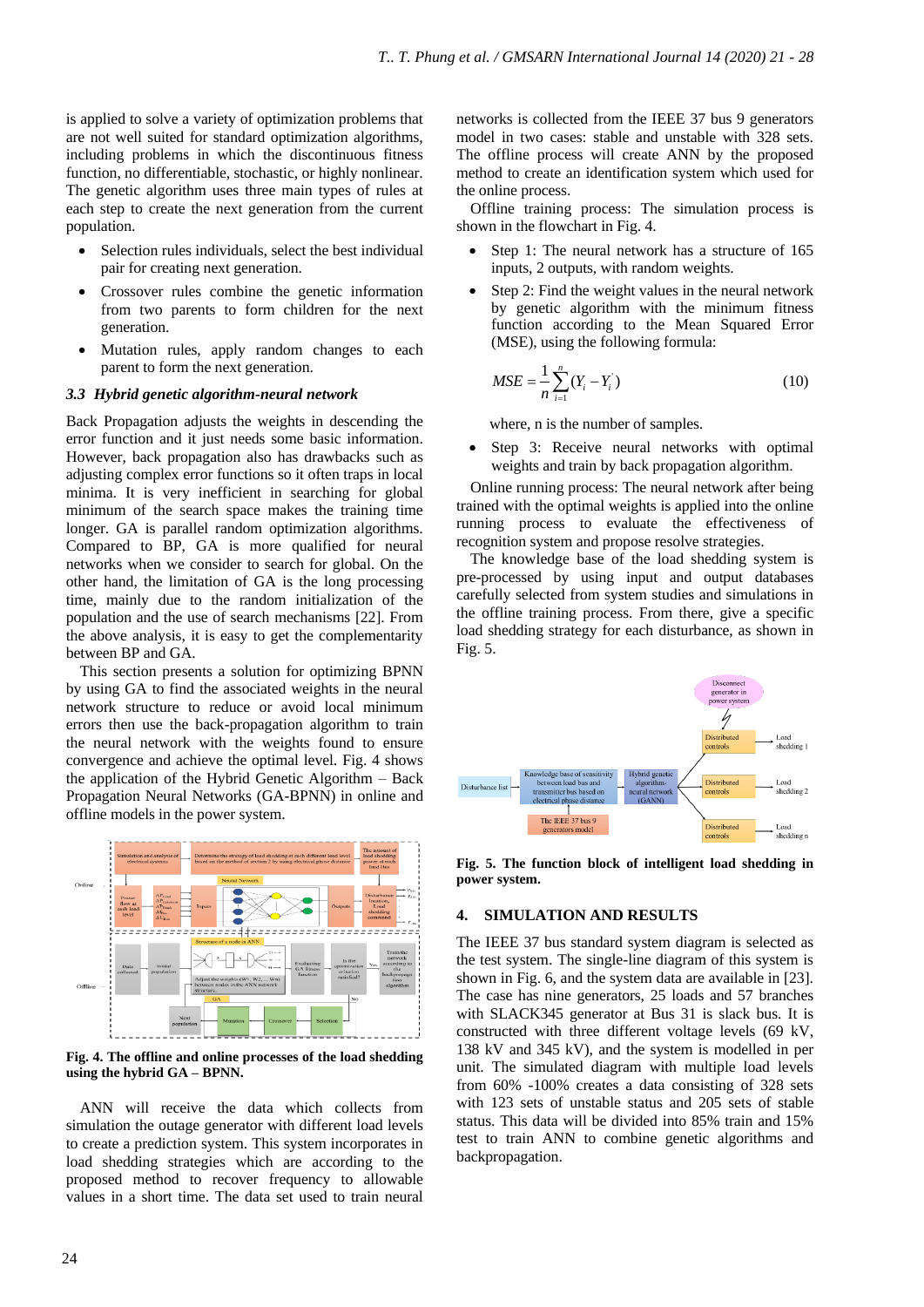

**Fig.6. The IEEE 37 bus standard system diagram**

# *4.1. Results of simulation of proposed load shedding method*

In the case study, the PEACH69 generator disconnected (Bus 44) from the power system. Applying formula (5) calculated the stable frequency value when the outage generator is 59.62 Hz. Primary and secondary control were implemented afterwards with primary control power of 134.6MW and secondary control power of 18.48MW. The frequency of the power system when the outage generator occurs and after performing primary and secondary controls is shown in Fig. 7.



**Fig.7. Frequency of the system when the outage generator before and after performing control of the primary secondary frequency**

| Load          | The shedding power at the load buses |  |  |  |  |  |
|---------------|--------------------------------------|--|--|--|--|--|
| <b>Bus</b>    | (MW)                                 |  |  |  |  |  |
| Bus 3         | 0.631777636                          |  |  |  |  |  |
| Bus $5$       | 0.510500744                          |  |  |  |  |  |
| Bus $10$      | 0.426146732                          |  |  |  |  |  |
| Bus 12        | 0.605744412                          |  |  |  |  |  |
| Bus $13$      | 0.269401145                          |  |  |  |  |  |
| Bus $14$      | 0.412371668                          |  |  |  |  |  |
| Bus $15$      | 0.541291809                          |  |  |  |  |  |
| <b>Bus 16</b> | 0.463968109                          |  |  |  |  |  |
| Bus 17        | 0.335744702                          |  |  |  |  |  |
| Bus 18        | 0.397660194                          |  |  |  |  |  |
| <b>Bus 19</b> | 0.302227496                          |  |  |  |  |  |
| <b>Bus 20</b> | 0.24432069                           |  |  |  |  |  |
| Bus 21        | 0.318128138                          |  |  |  |  |  |
| <b>Bus 24</b> | 0.541310035                          |  |  |  |  |  |
| <b>Bus 27</b> | 0.449569802                          |  |  |  |  |  |
| Bus 30        | 0.661486683                          |  |  |  |  |  |
| Bus 33        | 0.342203208                          |  |  |  |  |  |
| <b>Bus 34</b> | 0.281380799                          |  |  |  |  |  |
| <b>Bus 37</b> | 0.349580312                          |  |  |  |  |  |
| <b>Bus 48</b> | 0.415625623                          |  |  |  |  |  |
| <b>Bus 50</b> | 0.247414453                          |  |  |  |  |  |
| Bus 53        | 0.457053489                          |  |  |  |  |  |
| <b>Bus 54</b> | 0.525849085                          |  |  |  |  |  |
| <b>Bus 55</b> | 0.260136971                          |  |  |  |  |  |
| <b>Bus 56</b> | 0.419106064                          |  |  |  |  |  |

**Table 1. The Load Shedding Distribution at Load Buses**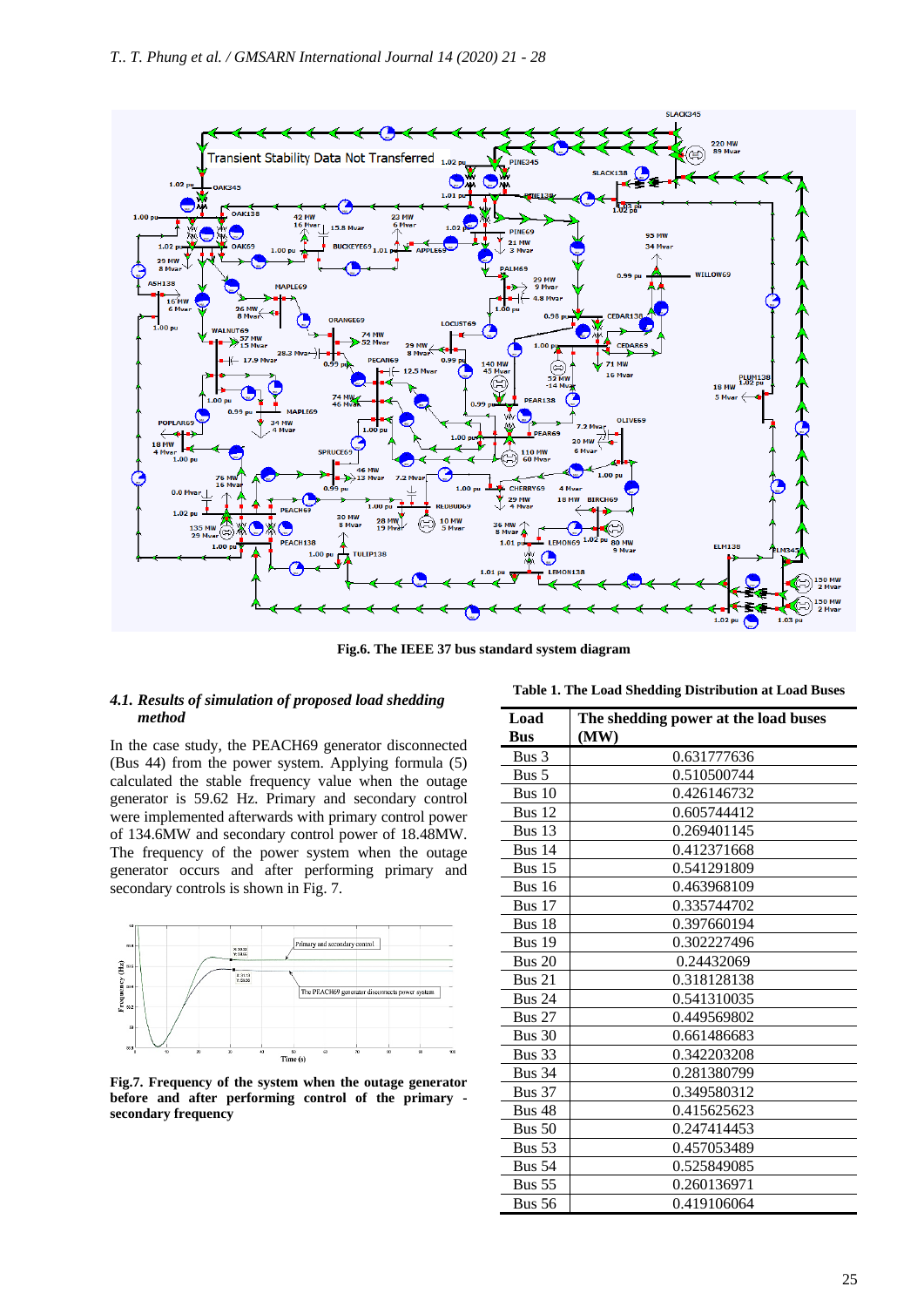After performing the primary and secondary controls, the system frequency is restored to 59.66 Hz and has not yet reached the allowed value. Therefore, the final solution is load shedding, based on the formula (7) the minimum load shedding power calculated to restore the frequency to the allowable value of 10.41MW. Applying formula (8) and (9), the minimum load shedding power at each bus is shown below the Table 1.

Performing the load shedding according to the proposed method, the restored system frequency value is 59.7Hz and within the allowed value. The frequency of recovery after load shedding is shown in Fig. 8.



**Fig.8. Frequency of the power system after load shedding**

# *4.2. Compare the hybrid GA-BPNN method to traditional methods*

In this algorithm, GA is used as an optimal weight generator for BPNN. The weights are coded into chromosomes and evolved by GA. At the end of evolution, the best weights correspond to the best individuals in the selected population as initial weights for BPNN. It is a set of parameters that allows determining the nearest extreme point of the fitness function. With this combination, BPNN will not automatically generate weights but receive weights from GA. The inertial component is removed to increase the speed of the convergence process and to eliminate oscillation during the learning of the Back-Propagation algorithm. Fig. 9 presents a flowchart of the process of developing ANN training data and combining ANN with GA.

The ANN test simulation process is performed with MATLAB software with four training algorithms commonly used in BPNN identification problems: Levenberg – Marquardt (Trainlm), Bayesian regularization (Trainbr), Scaled Conjugate Gradient (Trainscg), Resilient Back propagation (Trainrp). Calculation results and simulations results are presented in Table 2.

Table 2 shows the results of ANN training according to the proposed method compared with the traditional method through 4 training algorithms of BPNN. The comparison results showed that the Gen-Bayesian regularization (GA-Trainbr) has a remarkable superiority in accuracy as well as training time. As with 20 hidden neurons, the improved Bayesian regularization training algorithm reduces CPU training time from 3276,834s to 45,442s and accuracy from 99.617% to 99.894% or Levenberg - Marquardt training algorithm with 2 improved hidden neuron increased accuracy from

86.794% to 99.712%. In the tests, the proposed method uses Bayesian regularization training algorithms combining genetic algorithms (hybrid GA-Trainbr) for the highest efficiency in all hidden neurons.



**Fig.9. Flowchart hybrid GA-BPNN.**

### **5. CONCLUSION**

BPNN is a network structure commonly used in identification and forecasting problems. BPNN with disadvantages such as slow convergence speed and local minimum error reduces network performance. GA is used to optimize BPNN training. The combination of two Gen – Bayesian regularization algorithms (GA - Trainbr) with the idea of taking advantage of this algorithm overcomes the remaining algorithm defects. The result is a network structure capable of learning faster and capable of predicting with better accuracy.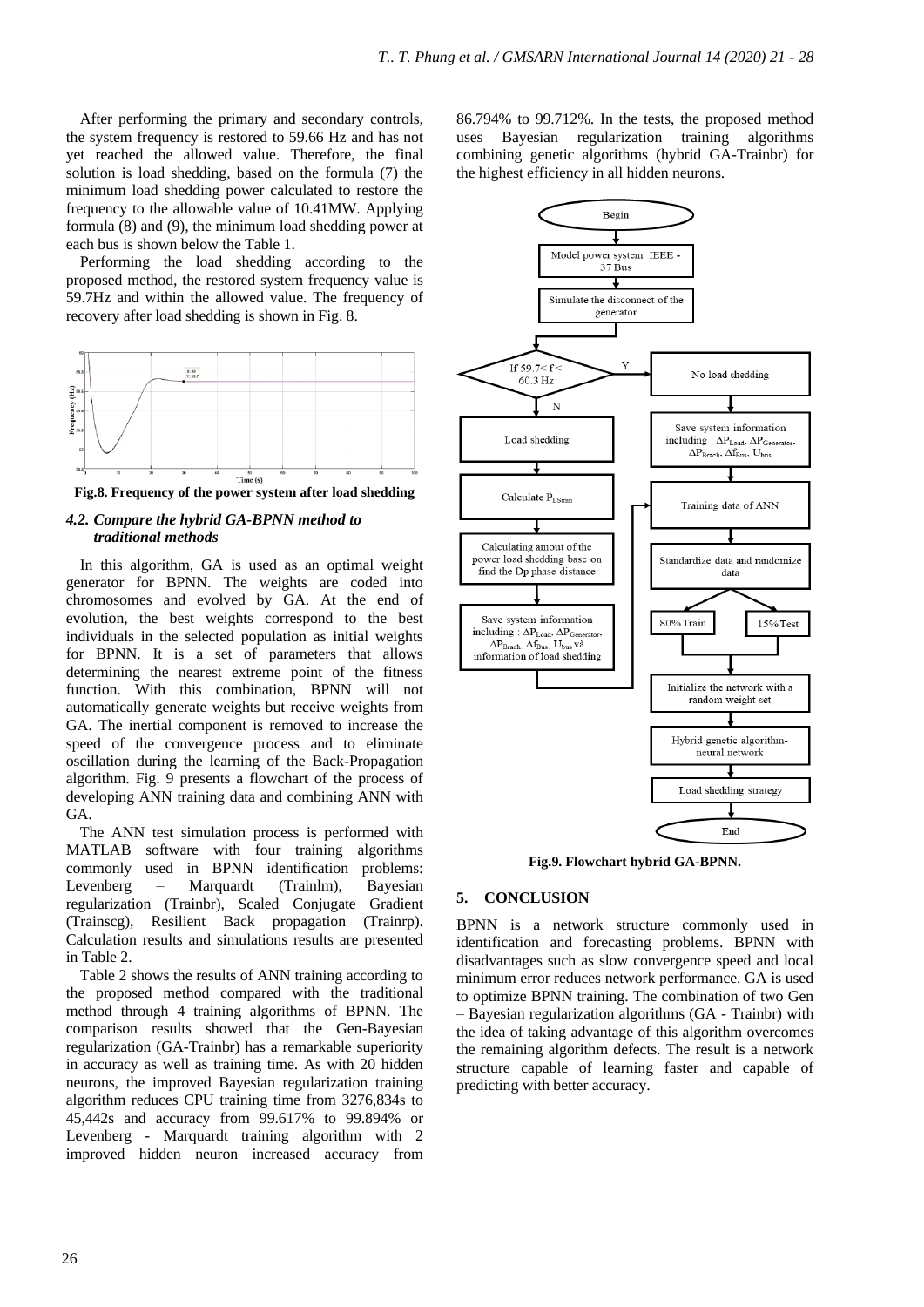| The                    | Levenberg – Marquardt            |                    |              |                    | <b>Bayesian regularization</b>    |                    |              |                      |
|------------------------|----------------------------------|--------------------|--------------|--------------------|-----------------------------------|--------------------|--------------|----------------------|
| number                 | <b>Time CPU</b>                  |                    | Accuracy (%) |                    | <b>Time CPU</b>                   |                    | Accuracy (%) |                      |
| of<br>hidden<br>neural | <b>BPNN</b>                      | GA-<br><b>BPNN</b> | <b>BPNN</b>  | GA-<br><b>BPNN</b> | <b>BPNN</b>                       | GA-<br><b>BPNN</b> | <b>BPNN</b>  | $GA-$<br><b>BPNN</b> |
| $\sqrt{2}$             | 2.875                            | 1.275              | 86.794       | 99.712             | 13.773                            | 1.544              | 97.832       | 99.782               |
| $\overline{4}$         | 1.500                            | 0.399              | 92.057       | 99.668             | 27.321                            | 0.701              | 98.752       | 99.795               |
| 6                      | 4.123                            | 0.874              | 93.330       | 99.766             | 65.978                            | 8.912              | 93.056       | 99.976               |
| $8\,$                  | 17.695                           | 2.928              | 92.134       | 99.776             | 357.384                           | 13.757             | 99.610       | 99.818               |
| 10                     | 19.062                           | 2.567              | 92.185       | 99.221             | 647.969                           | 42.353             | 99.671       | 99.745               |
| 12                     | 12.855                           | 6.902              | 90.519       | 99.567             | 1121.148                          | 55.917             | 98.994       | 99.730               |
| 14                     | 47.318                           | 14.296             | 93.586       | 99.738             | 1154.992                          | 59.153             | 99.202       | 99.976               |
| 16                     | 30.295                           | 13.010             | 92.856       | 99.742             | 2048.421                          | 98.678             | 95.523       | 99.979               |
| 18                     | 25.508                           | 10.771             | 89.925       | 99.125             | 722.287                           | 57.662             | 99.286       | 99.965               |
| 20                     | 94.816                           | 14.170             | 94.267       | 97.913             | 3276.834                          | 45.442             | 99.617       | 99.894               |
| The                    | <b>Scaled Conjugate gradient</b> |                    |              |                    | <b>Resilient Back propagation</b> |                    |              |                      |
| number                 | <b>Time CPU</b>                  |                    | Accuracy (%) |                    | <b>Time CPU</b>                   |                    | Accuracy (%) |                      |
| of<br>hidden<br>neural | <b>BPNN</b>                      | GA-<br><b>BPNN</b> | <b>BPNN</b>  | GA-<br><b>BPNN</b> | <b>BPNN</b>                       | GA-<br><b>BPNN</b> | <b>BPNN</b>  | GA-<br><b>BPNN</b>   |
| $\sqrt{2}$             | 0.160                            | 0.153              | 86.750       | 99.799             | 1.458                             | 0.114              | 85.311       | 99.540               |
| $\overline{4}$         | 0.079                            | 0.118              | 88.749       | 99.750             | 0.256                             | 0.072              | 92.601       | 99.774               |
| 6                      | 0.100                            | 0.178              | 92.109       | 99.545             | 0.247                             | 0.071              | 79.462       | 99.680               |
| $\,8\,$                | 0.160                            | 0.102              | 92.820       | 99.407             | 0.110                             | 0.093              | 82.987       | 99.195               |
| 10                     | 0.108                            | 0.114              | 91.552       | 99.600             | 0.185                             | 0.089              | 92.996       | 99.247               |
| 12                     | 0.146                            | 0.197              | 92.006       | 99.653             | 0.135                             | 0.089              | 94.473       | 98.849               |
| 14                     | 0.106                            | 0.124              | 81.299       | 98.760             | 0.122                             | 0.163              | 92.092       | 99.300               |
| 16                     | 0.121                            | 0.103              | 90.975       | 97.836             | 0.086                             | 0.120              | 88.835       | 99.287               |
| 18                     | 0.133                            | 0.111              | 91.959       | 99.421             | 0.085                             | 0.080              | 89.469       | 98.108               |
| 20                     | 0.112                            | 0.177              | 88.819       | 98.387             | 0.123                             | 0.091              | 92.161       | 97.586               |

**Table 2. Results of the Training Process of the Proposed Method with the Traditional Method**



**Fig.10. Comparison the hybrid Genetic – Bayesian regularization algorithm (GA-Trainbr) method to traditional methods**

The optimal in terms of power, position and load shedding time take into account the primary and the secondary frequency control. The hybrid Genetic – Bayesian regularization algorithm (GA - Trainbr) create knowledge base or rules base which is based on the

electrical phase distance to apply to the IEEE 37 bus 9 generators power system standard model, it has achieved training time efficiency as well as high accuracy.